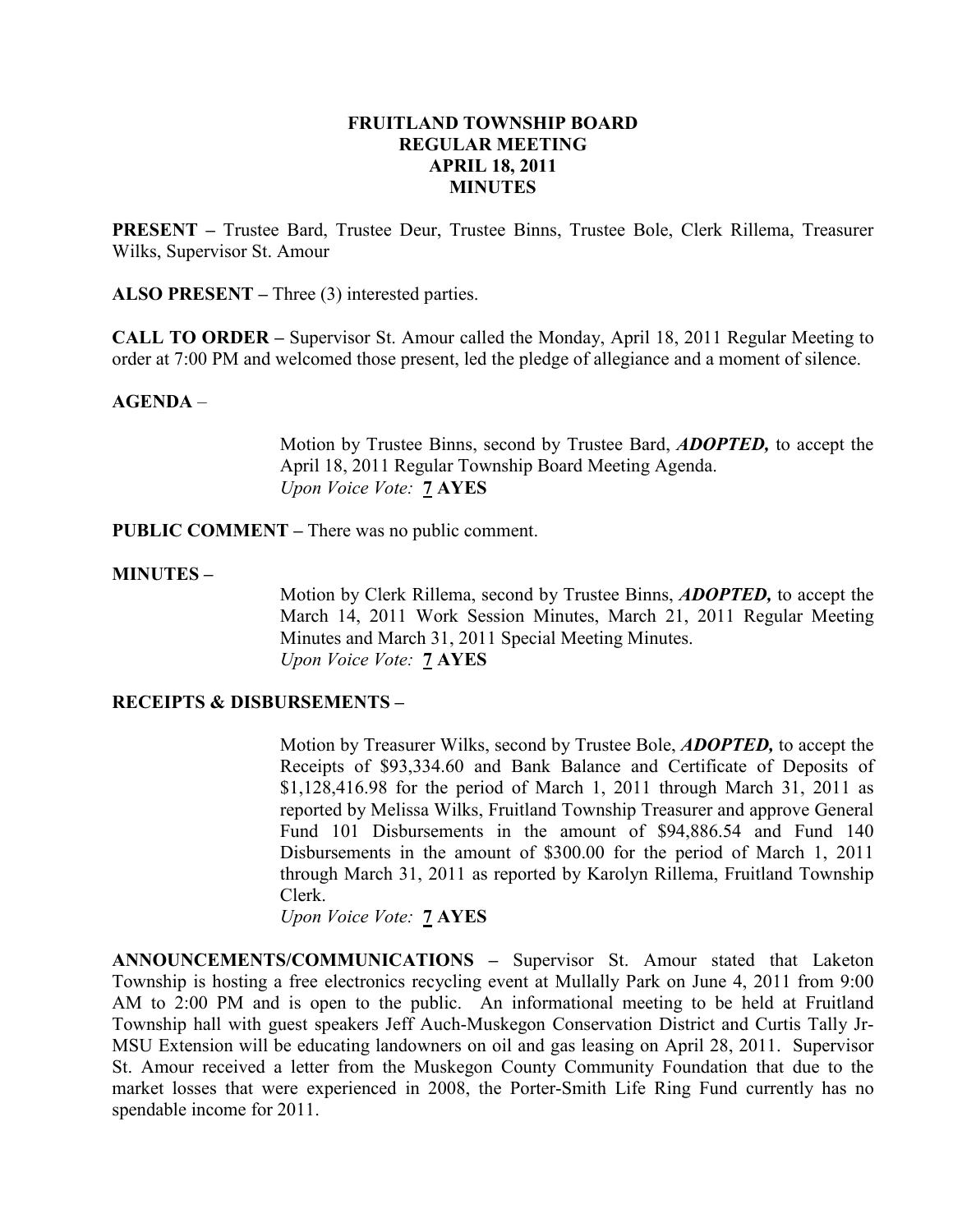# COMMITTEE/BOARD UPDATES –

- White Lake Ambulance Authority Trustee Bard stated that the next meeting scheduled is on April 27, 2011 at 7:00 PM.
- White Lake Fire Authority Treasurer Wilks stated that the next meeting is scheduled for May 12, 2011 and that the dry hydrants are scheduled to be installed May  $1<sup>st</sup>$  and that review of the International Fire Code continues. The WLFA has stated that no sprinkler systems will be required in residential homes.
- Parks & Recreation Commission Trustee Binns reported that election of officers was conducted at the April 4, 2011 meeting. The slate of 2011 officers is Chair-Laura Shield, Vice Chair-Jeff Marcinkowski and Secretary-Mary Nagengast. Commissioners are getting quotes for the repair/maintenance of the Nestrom Park Tennis Courts. The Marcus Park agreements with Marcus Dunes and Winterwood Shores have been rejected and the Commission is back at the start.
- Planning Commission Trustee Deur reported that election of officers was conducted at the April 6, 2011 meeting. The slate of 2011 officers is Chair-Carol Kooistra, Vice Chair-Tom Thompson and Secretary-Brian Lernowich. Commissioner Nagengast volunteered to serve as the JPC alternate which will be discussed later in the agenda. Clerk Rillema stated that she reminded Recording Secretary Dion that the moratorium on the Medical Marijuana expires in July and should be placed on either the May or June agenda to extend the date.
- Zoning Board of Appeals Clerk Rillema stated there was no April meeting scheduled.
- Citizens Advisory Wireless Committee Trustee Deur stated that a April 29, 2011 meeting is scheduled with a firm from the east side of the state with some interest in expanding its wireless broadband coverage on the west side of the state. Efforts to set up a meeting with a local representative of Frontier Communications continue.
- Citizens Advisory McMillan Road End Committee Supervisor St. Amour stated that in a recent conversation with Jeff Auch of Muskegon Conservation District, no word from Alcoa has been received regarding the grant request.
- Citizens Advisory Scenic Drive Road End Dock Committee Clerk Rillema stated that the Scenic Drive Road End Dock was placed last week with some minor repair work and replacement of decking. It has been receiving heavy use in the last week.
- White Lake Public Advisory Committee –Trustee Deur reported that discussion of an Earth Day cleanup in local parks was discussed and the committee is applying for new grant monies.
- Fred Meijer Berry Junction Rail Trail Supervisor St. Amour stated that the bid for the construction was awarded to Hallack Contracting just under \$700,000.00. The work is scheduled to begin May 27, 2011 with completion by July 29, 2011. Supervisor St. Amour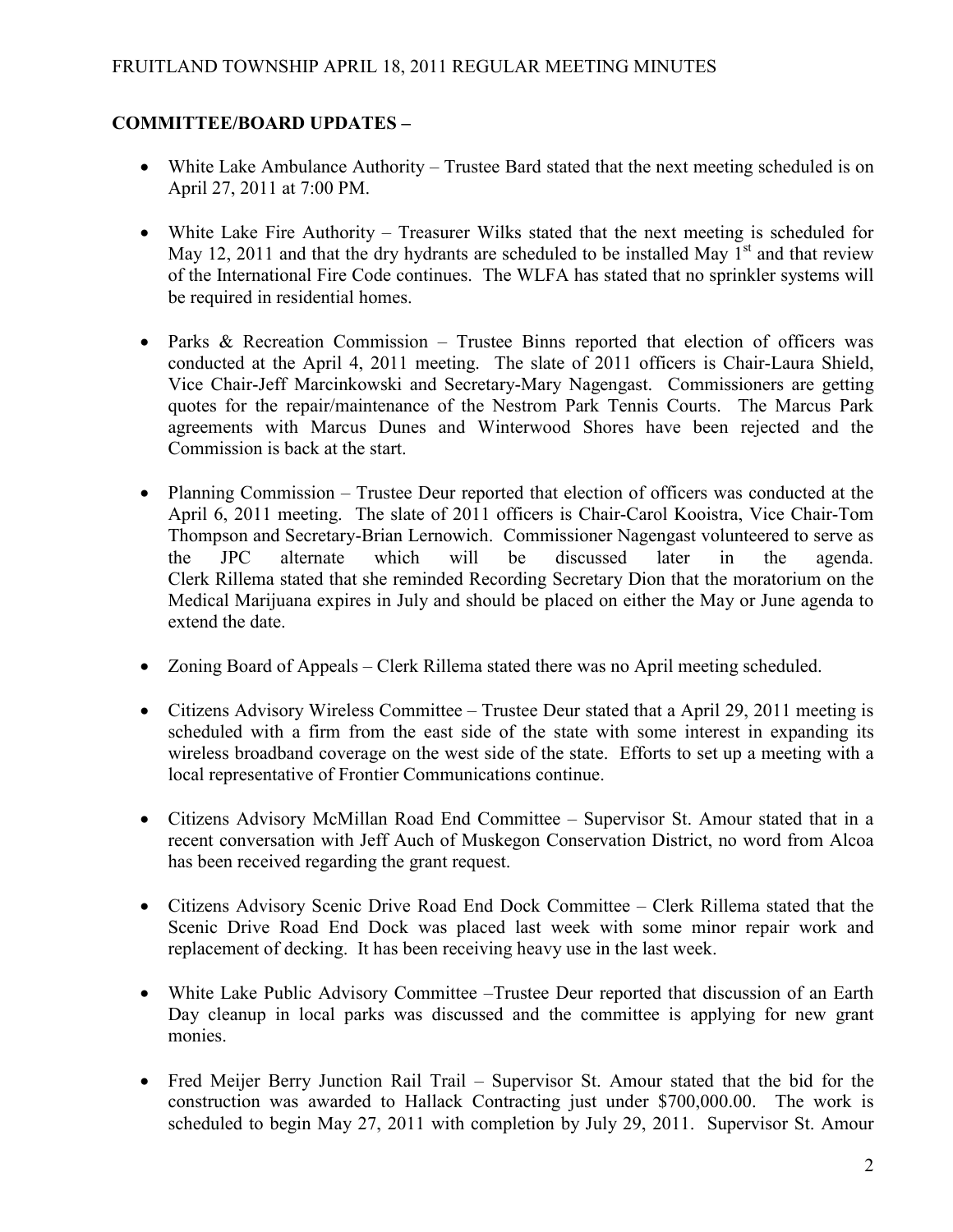has a meeting scheduled with Dalton Township Supervisor Hall on April 19, 2011 to discuss the distribution of monies to maximize the MDOT and DNRE monies to their fullest with hopes to request that some of the Fred Meijer funds be used towards Phase II of the Fred Meijer Berry Junction Rail Trail.

• White River Light Station – Curator McDonnell reported that spring yard work and painting of the metal spiral staircase has been her priority. Curator McDonnell reported that she has six school groups scheduled for tours and has contacted the scheduled wedding contacts for 2011. In a recent wind storm, a tree damaged sections of the white fencing and power was disconnected to the WRLS. A temporary pole has been installed. Curator Mc Donnell solicited quotes for the chimney cap repair work and the following motion was presented.

> Motion by Supervisor St. Amour, second by Trustee Binns, **ADOPTED**, to authorize the Supervisor to award the repair work for the chimney cap at the White River Light Station to vendor at a cost not to exceed \$1,500.00. Roll Call Vote: Trustee Bole AYE, Treasurer Wilks AYE, Clerk Rillema AYE, Trustee Binns AYE, Trustee Deur AYE, Trustee Bard AYE, Supervisor St. Amour AYE

# OLD BUSINESS –

- 1. 5623 Murray Road Supervisor St. Amour stated that Attorney Eklund informed him that no appeal to the State Of Michigan Court of Appeals ruling was received.
- 2. Ordinance Enforcement Supervisor St. Amour stated that Attorney Stoffan filed a motion and a letter was sent requesting completion of siding to the owner of 1490 W. Duck Lake Road. Supervisor St. Amour sent a registered letter to the property owner of 3350 Bard Road with a May 1, 2011 date to have the boat removed from the property. An April 25, 2011 condemnation hearing has been scheduled for the property of 4540 Weber Road.

# NEW BUSINESS –

- 1. WRLS Sable Point Lighthouse Keeper's Association Supervisor St. Amour received a proposal from SPLKA for a transitional year of operation plan for the operation of the gift shop at the WRLS. A poll vote of the Board of Trustees (6-AYE, 1 NAY) directed Supervisor St. Amour although they agreed in principle, authorized the Supervisor to enter into an agreement if the following conditions were met: (1) SPLKA's liability insurance would be in affect. (2) When performing SPLKA work, the curator would be considered a SPLKA volunteer when performing gift shop functions, covering her for liability and other volunteer related coverage not including salary, health insurance, life insurance or pension. (3) SPLKA would insure gift shop merchandise and/or hold Fruitland Township harmless for any loss of merchandise/monies from gift shop sales for any reason.
- 2. Reduced Dump Day –

 Motion by Trustee Bard, second by Trustee Deur, ADOPTED, to authorize reduced dump days from June 1, 2011 – June 29, 2011 for one trip only with maximum cost of \$5.00. A coupon will be mailed to Fruitland Township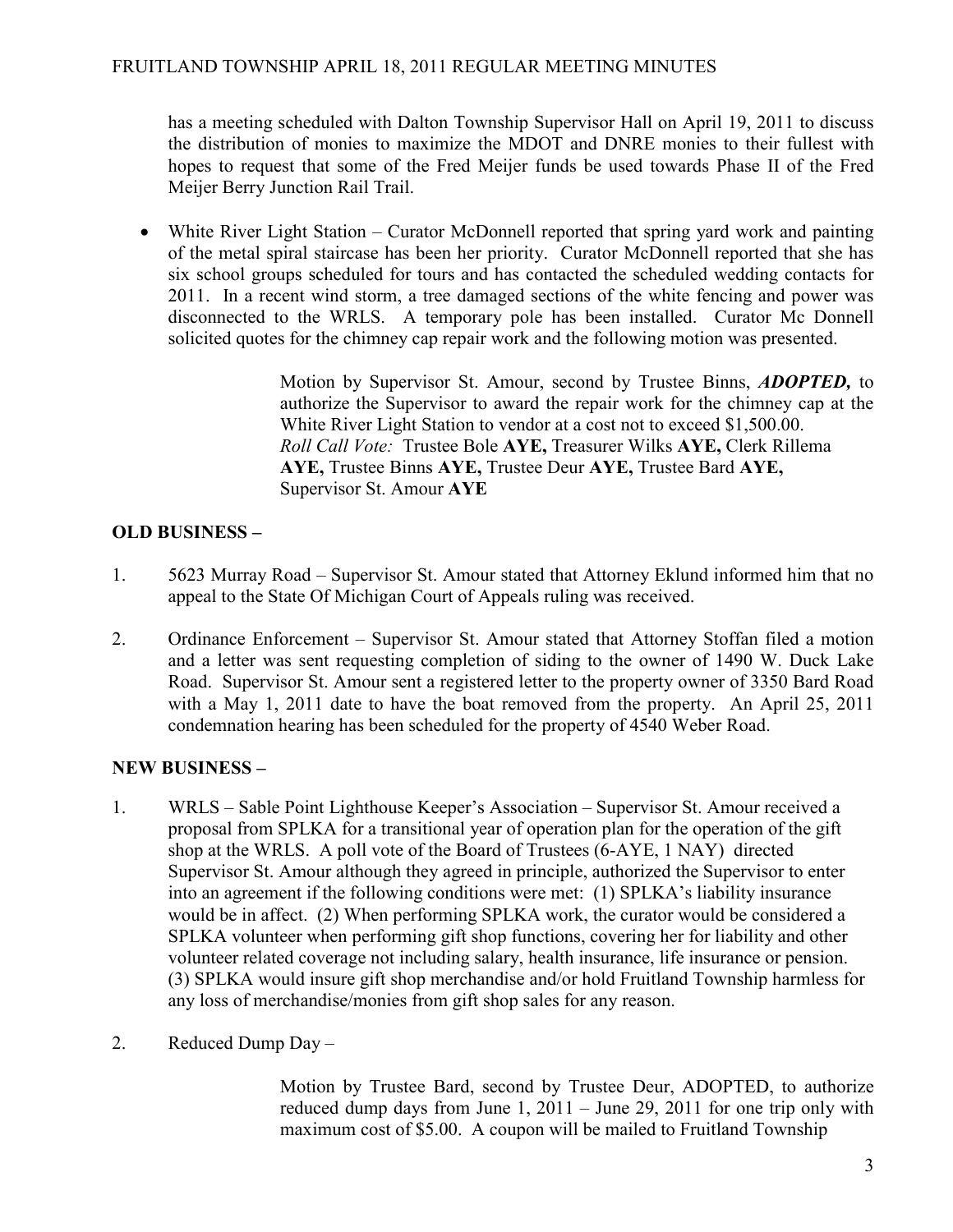residents/property owners only and must be presented to the Ecology Station attendant at time of use.

Roll Call Vote: Trustee Bard AYE, Trustee Deur AYE, Trustee Binns AYE, Clerk Rillema AYE, Treasurer Wilks AYE, Trustee Bole AYE, Supervisor St. Amour AYE

- 3. Pier/Beach Request The Board of Trustees directed Supervisor St. Amour to respond back to Ms. Rowerdink that Ordinance R 48 is in place for dogs to be on a leash and not running at large upon any property not owned and occupied by the owner/custodian of such dog(s). The Board is not interested in acquiring the dog waste stations at this time and recreational fires are allowed and enforced by the White Lake Fire Authority. To not encourage beach fires, the board will not be purchasing fire pits for the beach area near the channel.
- 4. Forestry Income –

Motion by Trustee Bard, second by Trustee Deur, **ADOPTED**, to authorize Supervisor St. Amour to instruct the forester that the method of payment for the removal of trees from the 40 acres at the corner of Blank Road and Lakewood Road would be to pay Fruitland Township \$55.00 per ton for all the trees as they are cut and removed which is scheduled for the fall/winter of 2011-2012.

Roll Call Vote: Trustee Bole NAY, Treasurer Wilks AYE, Clerk Rillema AYE, Trustee Binns AYE, Trustee Deur AYE, Trustee Bard AYE, Supervisor St. Amour AYE

5. Maintenance/Grounds – Additional Staff –

Motion by Trustee Bard, second by Trustee Binns, **ADOPTED**, to authorize the Supervisor to advertise the position of a seasonal employee with the ability to pay up to \$10.00 an hour wage and require a background check and physical. Roll Call Vote: Trustee Bole NAY, Treasurer Wilks AYE, Clerk Rillema AYE, Trustee Binns AYE, Trustee Deur AYE, Trustee Bard AYE, Supervisor St. Amour AYE

- 6. Muskegon Conservation District Land Proposal Supervisor St. Amour stated that he received another email asking if the township would be opposed to the District holding such lakeshore properties for the public. The Board of Trustees didn't see any reason but Supervisor St. Amour will ask Attorney Eklund to review issues such as keyholing.
- 7. Alternate JPC Representative from Planning Commission –

Motion by Trustee Deur, second by Clerk Rillema, **ADOPTED**, to appoint Steve Nagengast as the alternate JPC representative from the Planning Commission with a term ending at the pleasure of the Board of Trustees. Upon Voice Vote: 7 AYES